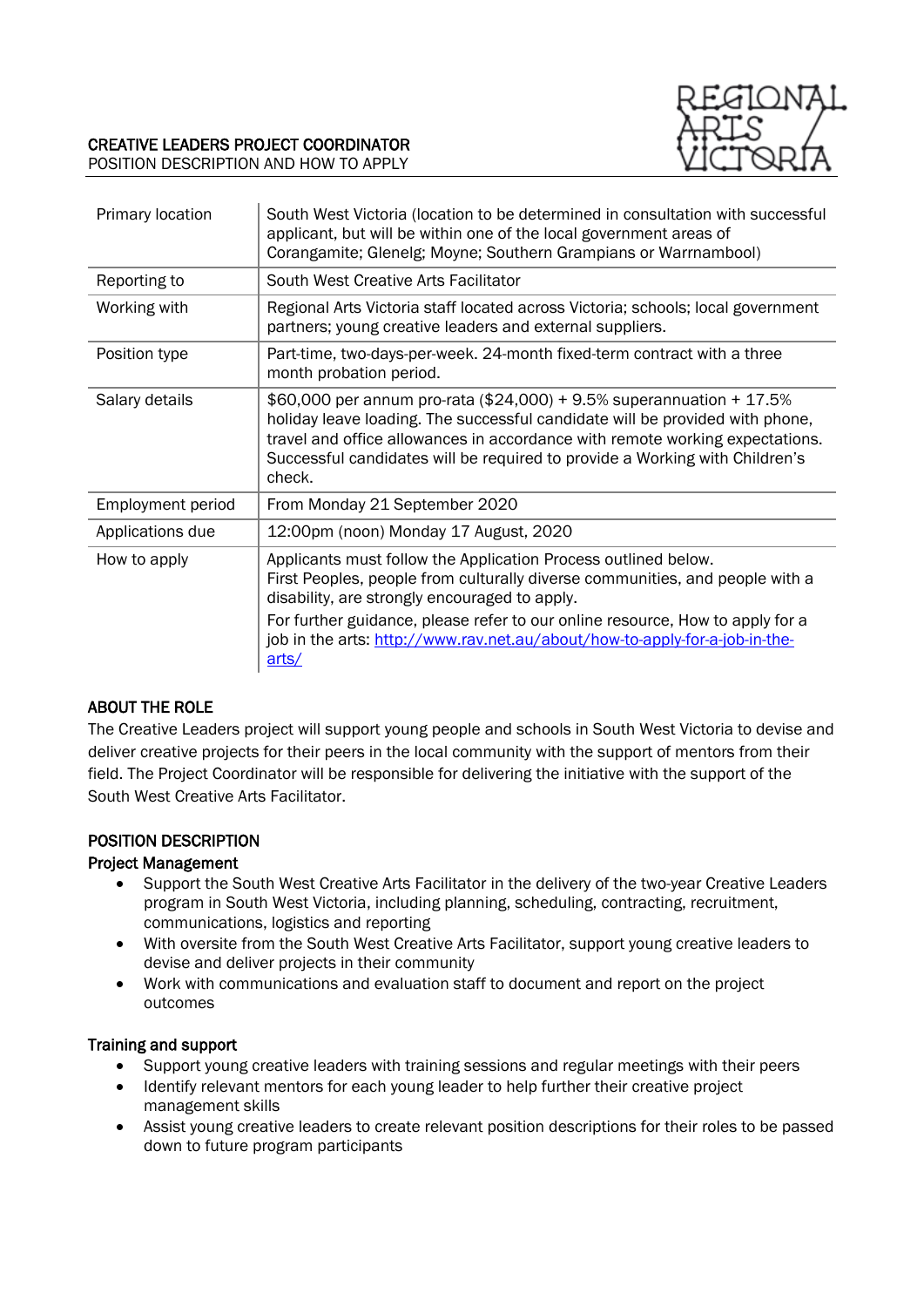Program additional training and capacity building opportunities for young creative leaders as required

#### Mentor support

- Contract and match relevant mentors for young creative leaders working on the program
- Provide logistics and communications support to mentors for their digital or in-person attendance at meetings with creative leaders

### Shared responsibilities

- On-the-ground support and advice to the South West Creative Arts Facilitator
- Provide written reports via the South West Creative Arts Facilitator to the Executive Director and Board that accurately reflect local issues of interest or concern
- Identify and implement continuous improvement processes
- Contribute to a culture of safe working, collaboration and inspiration

# KEY SELECTION CRITERIA

- 1. Strong planning and time management skills, with the ability to work independently
- 2. Experience delivering projects and events in the youth, arts or not-for-profit sectors (experience working in a regional context will be highly regarded)
- 3. Experience working with young people (12-25) on creative or training programs desirable
- 4. Experience in facilitation of group events and workshops
- 5. Excellent computer literacy including advanced skills and experience in learning and/or managing new online programs and systems
- 6. Diverse professional writing skills including electronic communications and reports
- 7. Empathy with the goals and philosophy of Regional Arts Victoria

# APPLICATION PROCESS

- 1. When after reading through this document and visiting our website, you have further questions about the role, please call Joe Toohey, Executive Director (CEO) on 0407 511 438.
- 2. Your application must consist of a one-page covering letter, your statement against selection criteria, a brief CV, and the names and contact details of three professional referees – emailed as a single PDF with your name and the position title as the document's name. *Please keep in mind that if you don't address the selection criteria or follow the application process, we won't be able to assess your application.*
- 3. Applications by email only should be sent to *[jtoohey@rav.net.au](mailto:jtoohey@rav.net.au)* by 12:00pm (noon) on Monday 17 August 2020.
- 4. After the close of applications at noon on Monday 17 August 2020, shortlisting will quickly take place, and to be fair to all applicants, no late applications will be accepted.
- 5. While all applications will be acknowledged by email, only shortlisted applicants will be contacted personally, and we appreciate your patience in not contacting us during this time.
- 6. Interviews will take place on Wednesday 19 August online. If you already know that you are unavailable at this time, you must mention this in your covering letter.
- 7. This role has a start date of Monday, 21 September 2020. If you already know that you are unavailable for this start date, you must make mention of this in your covering letter, and propose an alternative start date.

# ABOUT REGIONAL ARTS VICTORIA